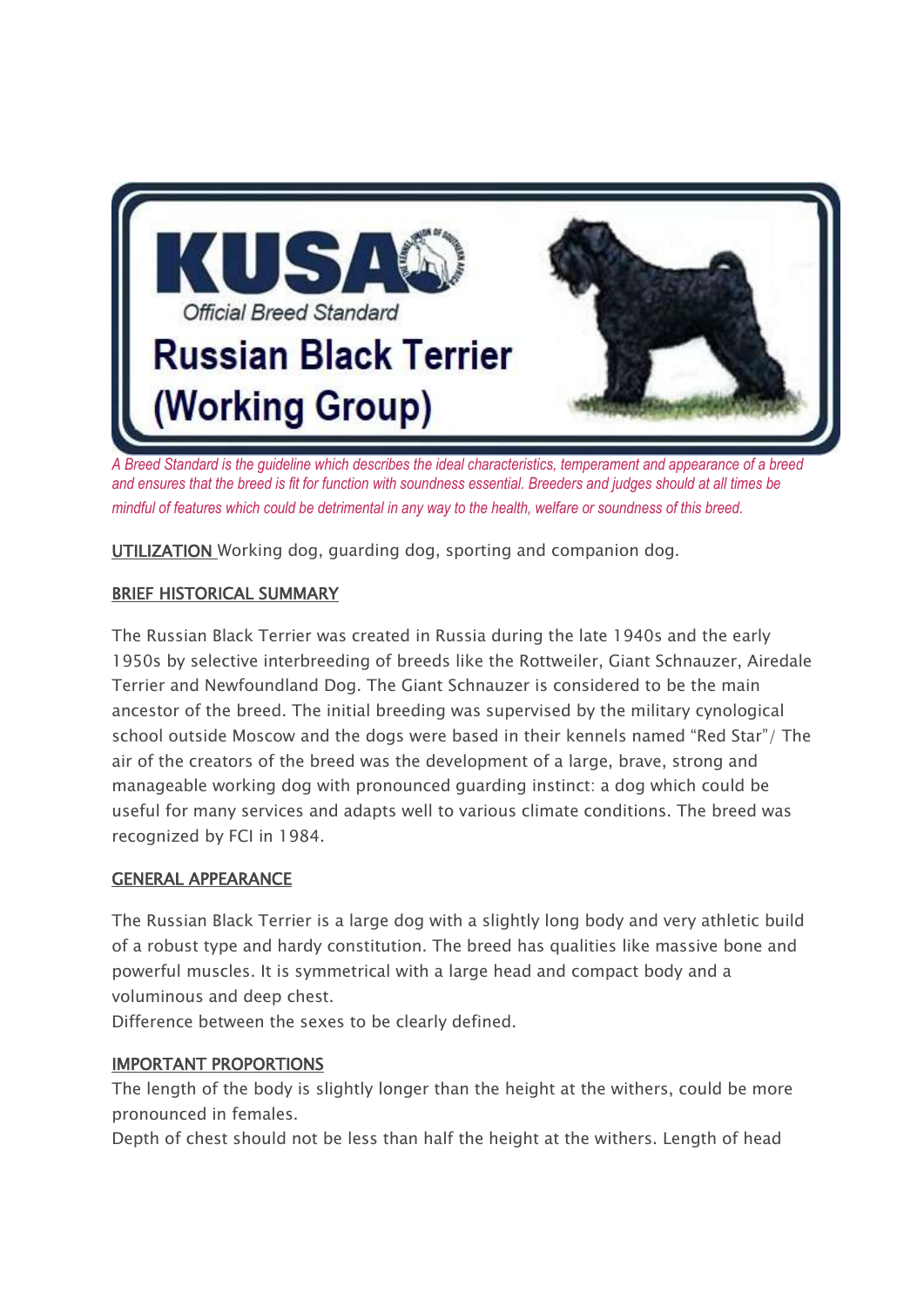should not be less than 40% of the dog's height at the withers. The Muzzle is slightly shorter than the skull.

#### BEHAVIOUR AND TEMPERAMENT

A dignified and confident dog; well controlled in all situations. When circumstances require, he immediately assumes an active-defensive posture, however, quickly calms down at the disappearance of threat. This handsome breed is amiable and has great endurance; it is undemanding, smart and friendly. It adapts well to training and various climate conditions and is hard working and reliable.

### **HEAD**

CRANIAL REGION: Head should be in proportion to body, although large, massive and long.

Skull: Moderately broad with flat forehead. Topline of skull is parallel with topline of muzzle. The superciliary arches and occipital bone are moderately pronounced. Stop: Noticeable but not sharp.

#### FACIAL REGION

Nose: Large and black

Muzzle: Strong, broad and slightly shorter than skull. Muzzle is wide at base and narrowing slightly to the tip of the nose. Moustache and beard accentuated volume and give the muzzle a rectangular, blunt appearance.

Lips: Thick, well pigmented and tight. Lip rims dark.

Jaws/Teeth: Large, white teeth that are tightly adjacent to each other, the lower incisors positioned in a line. Full dentition (42 teeth). Scissors bite.

Cheeks: Dry cheek bones with rounded but not pronounced cheeks.

Eyes: Medium size, oval shaped, set straight and wide apart, dark colour. Eye rims dry, tight and black.

Ears: Hanging. Set high and symmetrical, medium sized, triangular shaped. Front edge close to cheek. Ear leather is dense, without folds.

### **NECK**

Strong, dry and muscular. The Length of neck is approximately equal to the length of head and sit at an angle of 45-50 degree to the horizon. The nape is strong and well developed.

### **BODY**

Solid, deep and voluminous, well balanced.

Topline: Slightly sloping from the withers to the root of the tail.

Withers: High and well developed, more pronounced in males than in females.

Back: Strong, Straight and muscular. The length of the actual back is equal to  $\frac{1}{2}$  the length measured from the withers to the base of the tail.

Loin: Wide, short, muscular and slightly arched. The length is equal  $\frac{1}{2}$  the length of the actual back.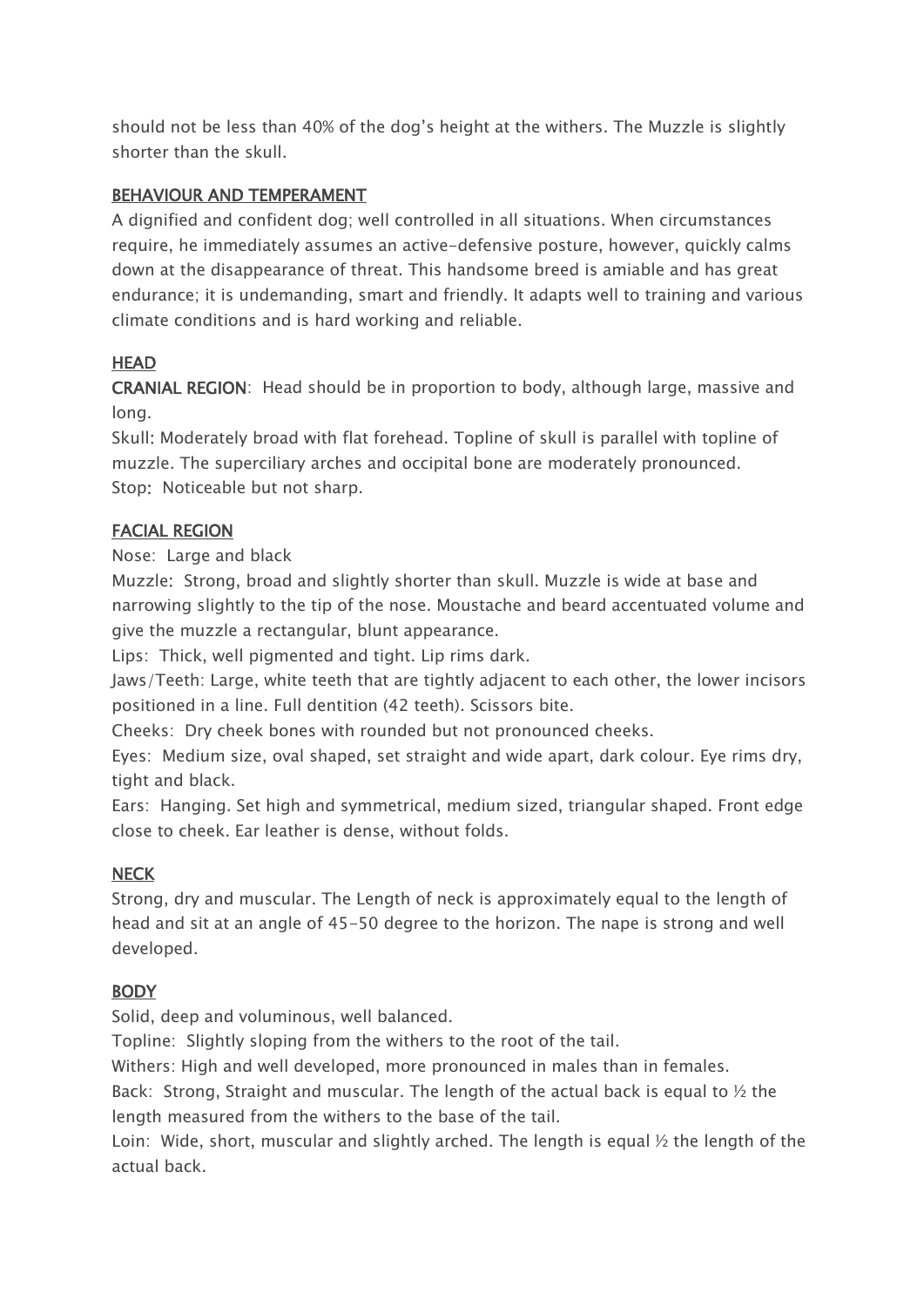Croup: Broad, muscular, slightly sloping and of moderate length.

Chest: Deep, long and broad with slightly sprung ribs. The shape of the thorax (in cross section) is oval. The breast bone is long and the fore chest slightly extends the shoulder joint and is well muscled.

Underline and belly: On the same line as the elbow joint or slightly below. Belly moderately tucked up. Flanks only slightly developed.

# TAIL

Thick at root and set high. In movement the tail is carried jauntily but the root of the tail does not incline over the back (squirrel tail).

Tail traditionally docked in country of origin. An undocked tails length or shape has no influence on the evaluation of the dog. Preferable shape of the undocked tail is sabre or sickle.

# [\*refer note below]

# LIMBS

### FOREQUARTERS:

General Appearance: Forelegs when viewed from the front are straight and parallel. The distance from the elbow ulna to the ground is equal to 50-52% of the dogs' height at the withers.

Shoulder: Long, broad and well-laid back. The angle between shoulder blade and upper arm is approximately 100 degrees.

Upper arm: Muscular and no shorter than the shoulder-blades.

Elbow: Close to body.

Forearm: Straight, thick, round bone. Vertical when viewed from the front and side. Metacarpus (Pastern): Short, massive and slightly sloping when viewed from the side. Forefeet: Large, compact and round in shape. Nails and pads are black.

### HINDQUATERS:

General Appearance: When viewed from behind straight and parallel, set wider than the forelegs. When viewed from the side placed slightly behind the dog.

Thigh: Moderately long, slightly inclined, wide with well developed, voluminous muscles.

Stifle: Well bent.

Lower thigh: No shorter than thighs.

Metatarsus (Rear Pastern): Strong, low and vertically positioned. No dewclaws.

Hind feet: Slightly smaller than the front feet and tending oval shape. Nails and pads are black.

# GAIT/MOVEMENT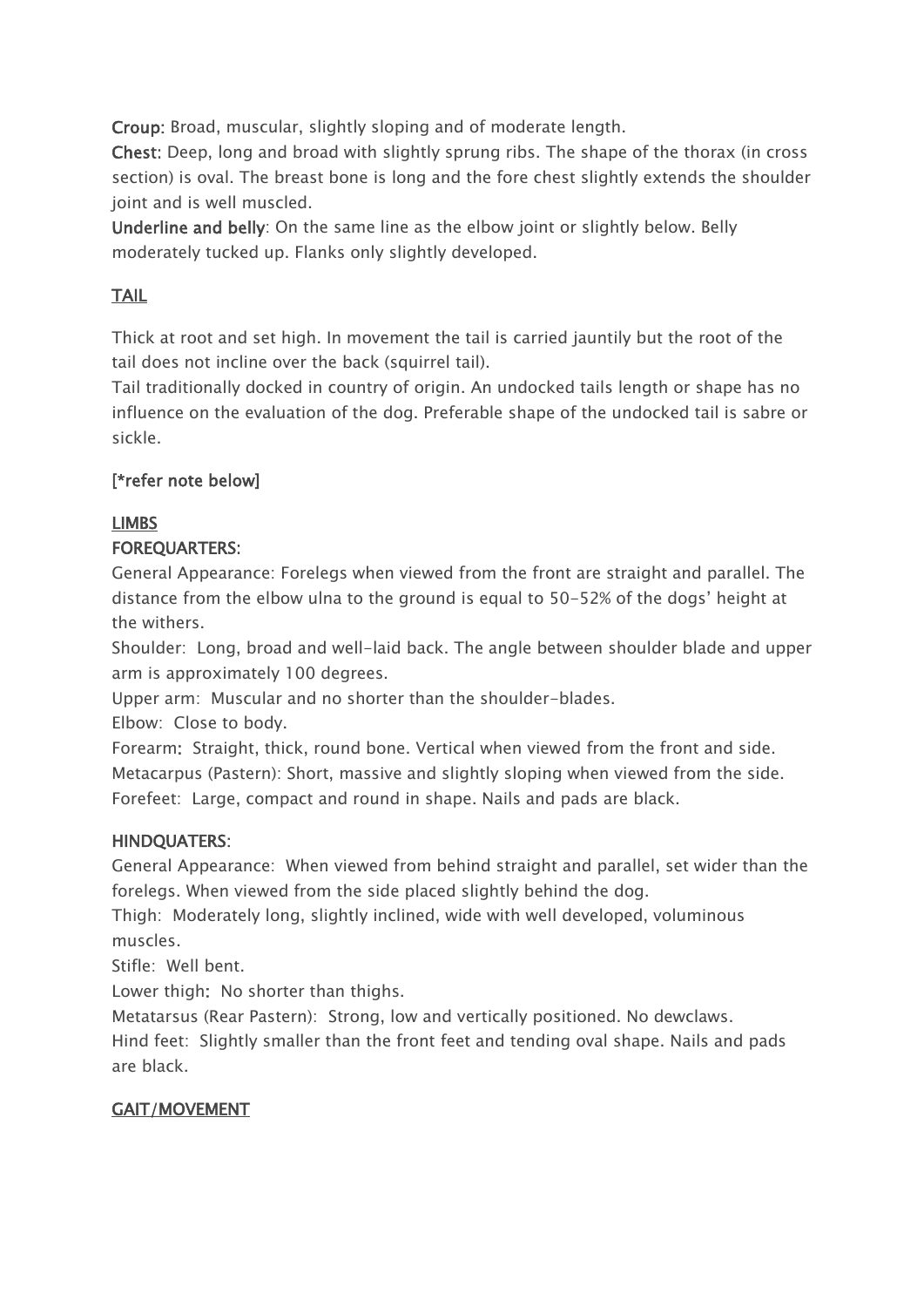Free and well balanced with smoothly bent joints. The typical gait is an energetic trot with long strides which come from the powerful rear drive and significant reach in the forequarters. Topline to remain firm.

### **SKIN**

Tight, well fitted without folds or loose skin, still elastic. Evenly pigmented,

# COAT

Hair: Rough and thick double coat. Composed of coarse, thick, slightly waved outer coat and a soft, short and dense undercoat. The outer coat covers the whole body. The natural and untrimmed coat length is between 5-15cms. The head furnishing is very well developed and forms abundant eyebrows, moustaches and beard.

Legs are covered in long, dens furnishing coat. Grooming in the correct form is required. The clipped coat should emphasize the character of a strong and assured dog and by no means be excessively decorative. The coat is left longest on legs and around the muzzle. The clipping should accentuate the massive head with the flat forehead, well lying ears, strong neck and well constructed, strong body.

Colour: Black, black with insignificant intermingling grey hair is permissible. (Grey intermingling hair not to cover more than a ⅓ of the whole body).

### SIZE AND WEIGHT

Desired height at the withers:

Males: 72 – 76cm. but no less than 70cm. and not more than 78cm.

Females: 68 – 72cm but no less than 66cm and not more than 74cm.

Slightly taller specimens are tolerated providing they are proportionate and of excellent breed type.

Weight:

Males: 50 – 60kg. Females: 45 – 50kg.

# FAULTS

Any departure from the foregoing points should be considered a fault and the seriousness with which the fault should be regarded should be in exact proportion to its degree and its effect upon the health and welfare of the dog and on its ability to perform its traditional work.

- Skull rounded.
- Partial lack of pigmentation on lips.
- Incisors not in line in lower jaw. Small incisors.
- Eyes round; slightly light coloured; oblique or narrow set.
- Neck too short and not muscular enough.
- Withers not pronounced.
- Swayback, or narrow back.
- Loin too long; narrow; not muscular enough.
- Shoulders too straight.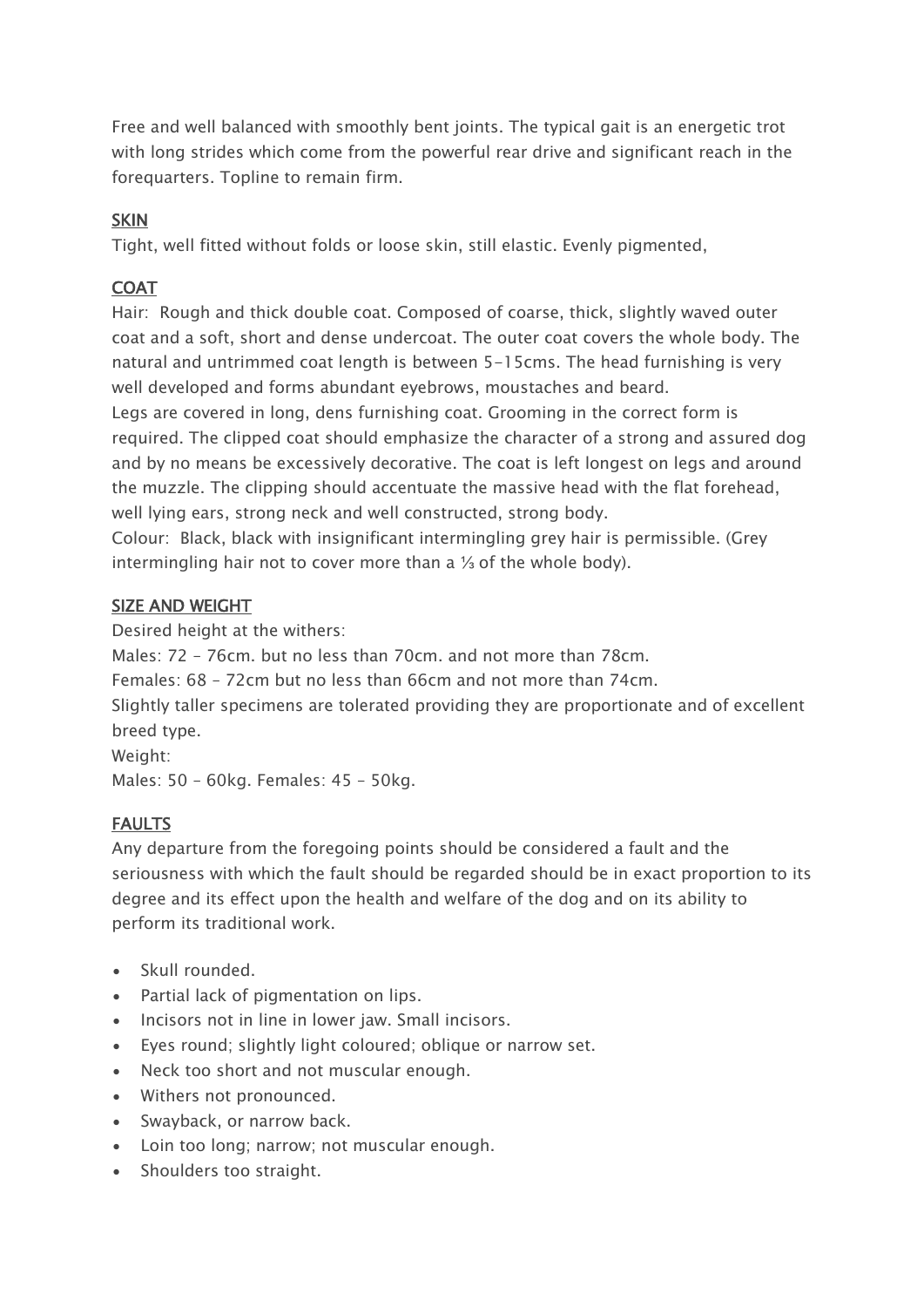- Forearms too short.
- Elbow turned in or turned out.
- Feet turning in or turning out.
- Hocks turned in, out or sickle.
- Pacing interspersed when trotting.
- Guard coat soft or smooth.
- Rusty shading in guard coat.
- No undercoat.

#### SEVERE FAULTS

- Deviation from sex type.
- Timid or overexcited behaviour.
- Head short or light.
- Visible third eyelid, light coloured eyes.
- Croup horizontal or too steep.
- Chest shallow or short.
- Squirrel tail.
- Bowed forearms.
- Movement restricted, sluggish or heavy.
- Guardcoat silky.

### DISQUALIFYING FAULTS

- Aggressive or overly shy.
- Any dog clearly showing physical or behavioural abnormalities shall be disqualified.
- Deviation towards the ancestry breeds.
- Nose other than black.
- Wall eye or different coloured eyes.
- Deviation from scissor bite or missing teeth.
- Guard coat smooth and lack of head, chest and leg furnishing.
- Any other colour than the ones described.
- White spots or markings.
- Clearly defined patches of grey hair.
- NB

Male animals should have two apparently normal testicles fully descended into the scrotum.

 Only functionally and clinically healthy dogs, with breed typical conformation should be used for breeding.

\*Regardless of the provisions of the current KUSA-adopted standard, docked or formerly docked breeds may be shown at all FCI- and KUSA-licensed shows in South Africa, whether their tails are docked, or natural. Under no circumstances are judges